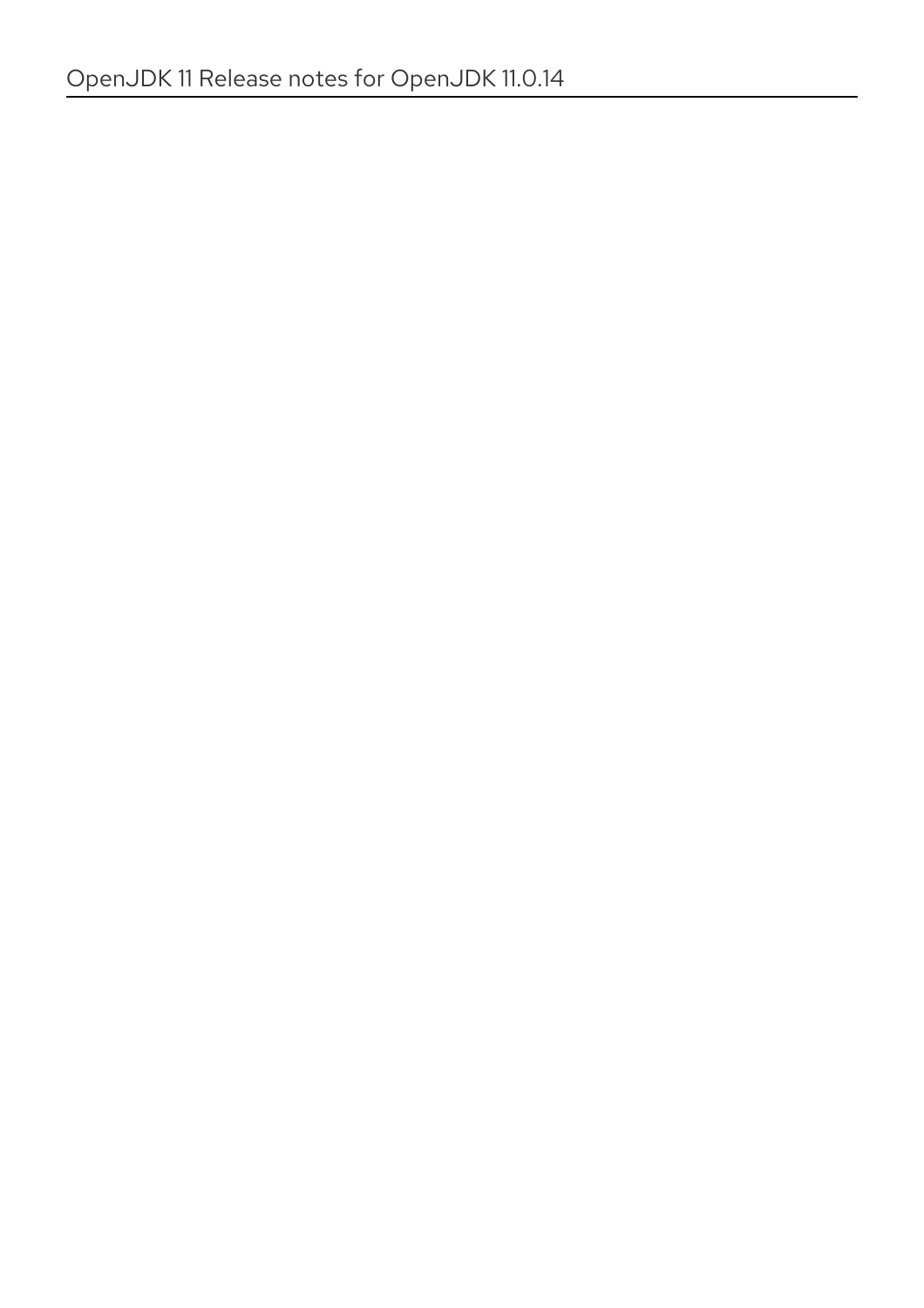### Legal Notice

Copyright © 2022 Red Hat, Inc.

The text of and illustrations in this document are licensed by Red Hat under a Creative Commons Attribution–Share Alike 3.0 Unported license ("CC-BY-SA"). An explanation of CC-BY-SA is available at

http://creativecommons.org/licenses/by-sa/3.0/

. In accordance with CC-BY-SA, if you distribute this document or an adaptation of it, you must provide the URL for the original version.

Red Hat, as the licensor of this document, waives the right to enforce, and agrees not to assert, Section 4d of CC-BY-SA to the fullest extent permitted by applicable law.

Red Hat, Red Hat Enterprise Linux, the Shadowman logo, the Red Hat logo, JBoss, OpenShift, Fedora, the Infinity logo, and RHCE are trademarks of Red Hat, Inc., registered in the United States and other countries.

Linux ® is the registered trademark of Linus Torvalds in the United States and other countries.

Java ® is a registered trademark of Oracle and/or its affiliates.

XFS ® is a trademark of Silicon Graphics International Corp. or its subsidiaries in the United States and/or other countries.

MySQL<sup>®</sup> is a registered trademark of MySQL AB in the United States, the European Union and other countries.

Node.js ® is an official trademark of Joyent. Red Hat is not formally related to or endorsed by the official Joyent Node.js open source or commercial project.

The OpenStack ® Word Mark and OpenStack logo are either registered trademarks/service marks or trademarks/service marks of the OpenStack Foundation, in the United States and other countries and are used with the OpenStack Foundation's permission. We are not affiliated with, endorsed or sponsored by the OpenStack Foundation, or the OpenStack community.

All other trademarks are the property of their respective owners.

### Abstract

This document provides an overview of new features in OpenJDK 11 and a list of potential known issues and possible workarounds.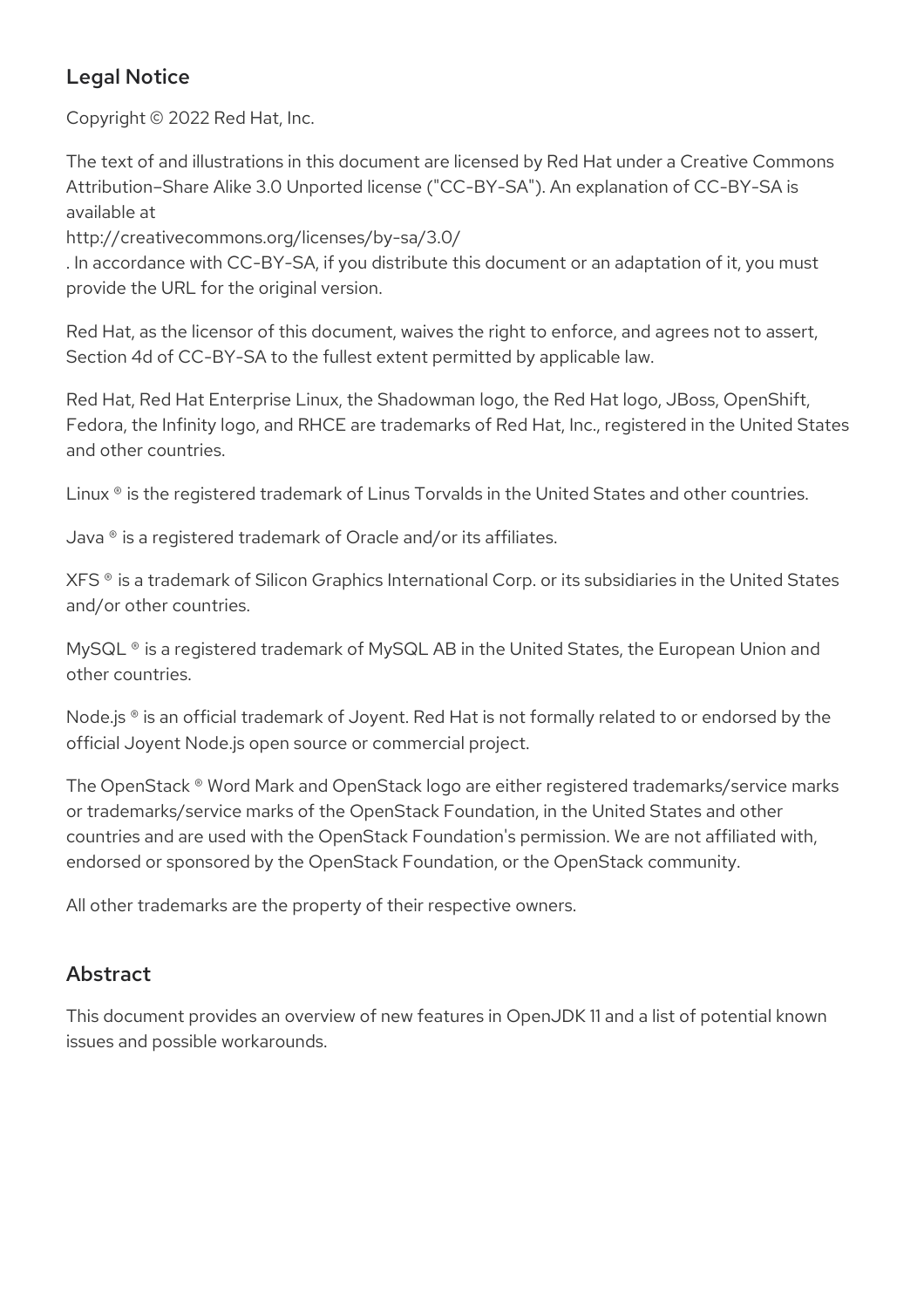## **Table of Contents**

| 3.1. RESOLVED HTTPS://GOOGLE.COM CONNECTION ISSUE                                                              | 7   |
|----------------------------------------------------------------------------------------------------------------|-----|
| 3.2. ADVISORIES RELATED TO THE OPENJDK 11.0.14.1 RELEASE                                                       | 7   |
| CHAPTER 4. OPENJDK FEATURES (and according term of the control of the control of the control of the control of | 8   |
| 4.1. NEW FEATURES AND ENHANCEMENTS                                                                             | 8   |
| Archive file system provider                                                                                   | 8   |
| <b>IANA Time Zone Database</b>                                                                                 | 8   |
| OpenJDK's identification of Microsoft Windows versions                                                         | 8   |
| New option for the GC.heap_dump diagnostic command                                                             | 8   |
| Microsoft Windows version                                                                                      | 8   |
| System properties for disabling TLS extensions                                                                 | 9   |
| SunPKCS11 provider configuration attributes                                                                    | 9   |
| 4.2. DEPRECATED AND REMOVED FEATURES                                                                           | 9   |
| Google GlobalSign root certificate                                                                             | 9   |
| <b>CHAPTER 5. ADVISORIES RELATED TO THIS RELEASE</b>                                                           | -11 |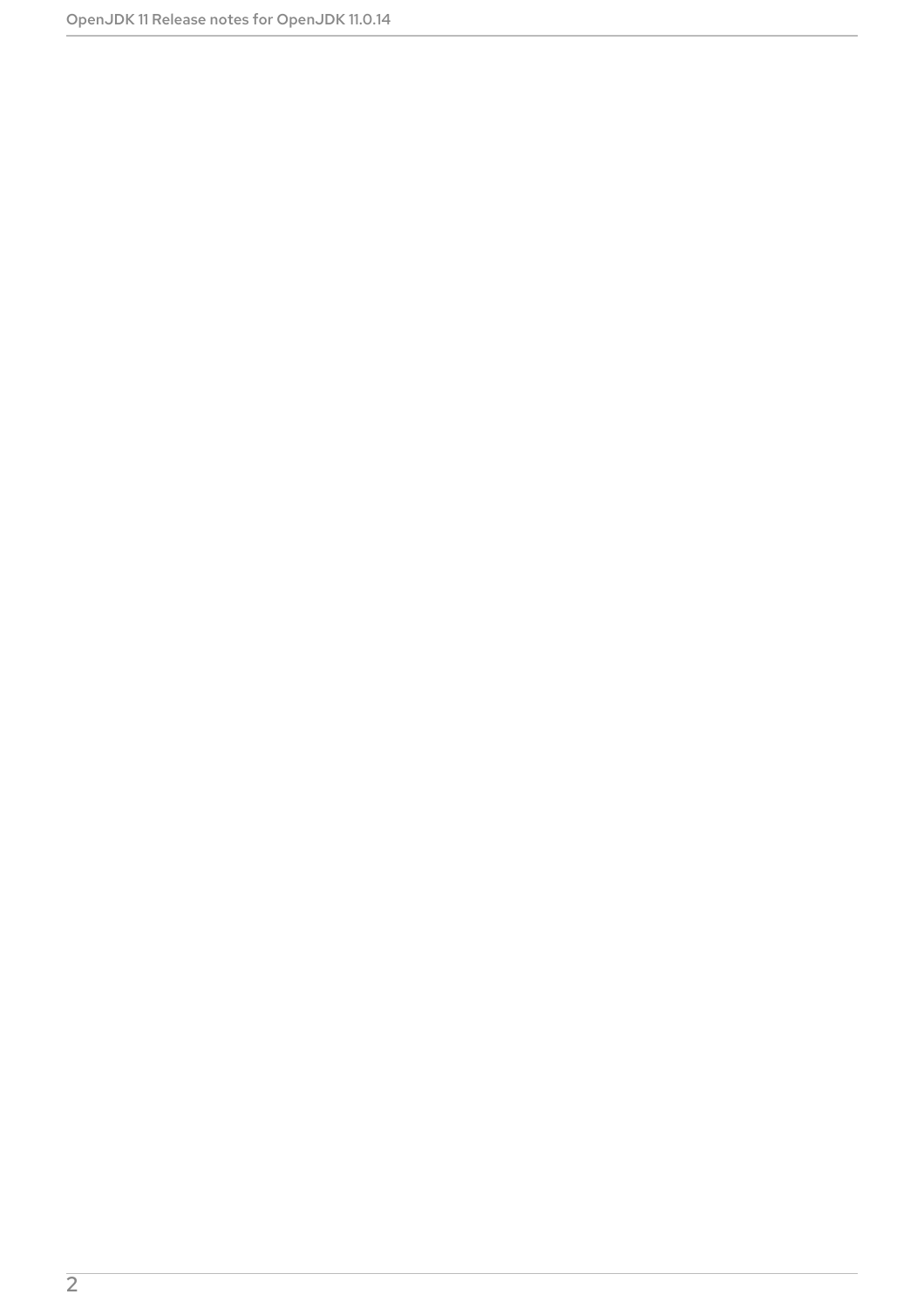## PREFACE

<span id="page-6-0"></span>OpenJDK (Open Java Development Kit) is a free and open source implementation of the Java Platform, Standard Edition (Java SE). The Red Hat build of OpenJDK is available in three versions: OpenJDK 8u, OpenJDK 11u, and OpenJDK 17u.

Packages for the Red Hat build of OpenJDK are made available on Red Hat Enterprise Linux and Microsoft Windows and shipped as a JDK and JRE in the Red Hat Ecosystem Catalog.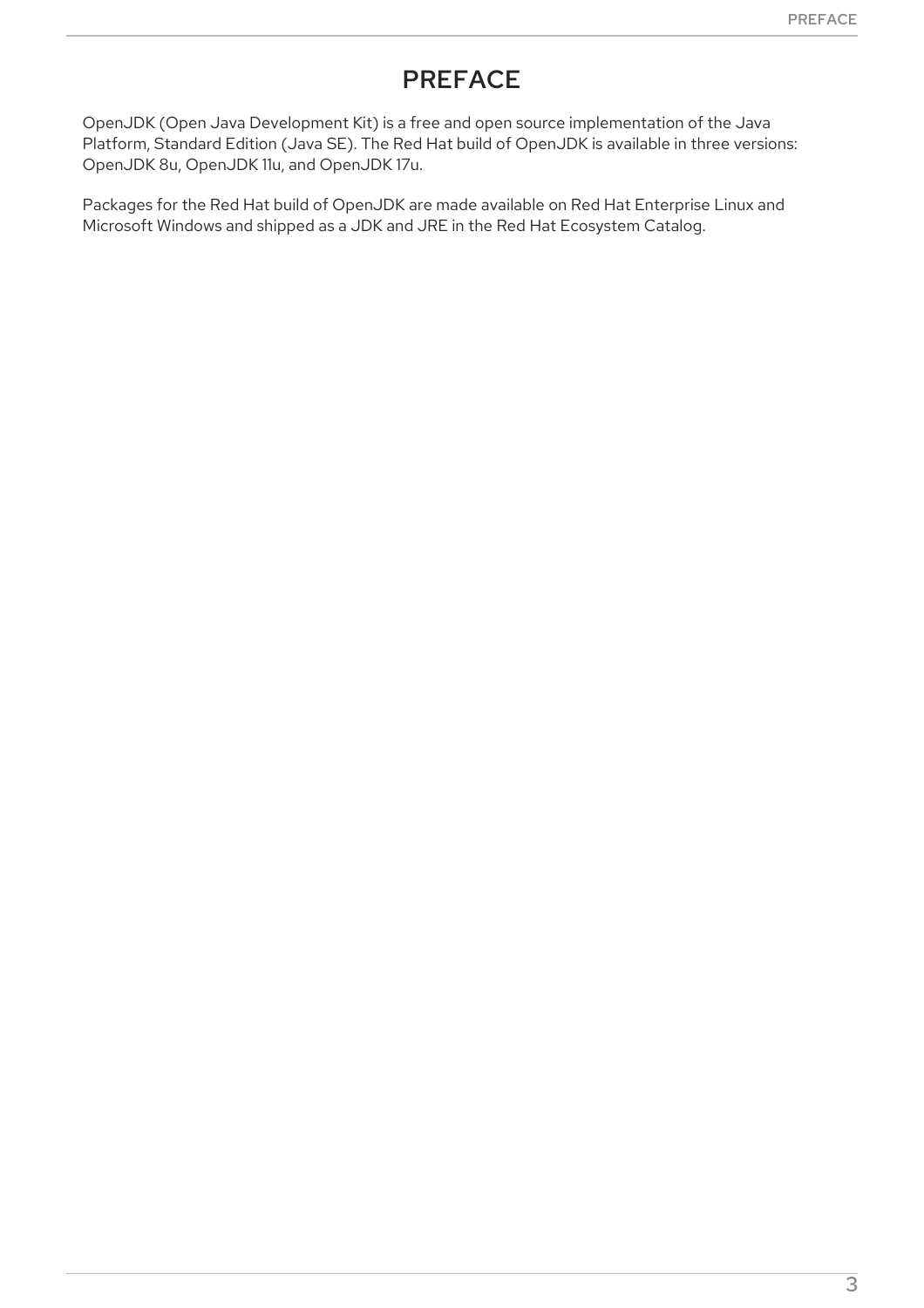# MAKING OPEN SOURCE MORE INCLUSIVE

<span id="page-7-0"></span>Red Hat is committed to replacing problematic language in our code, documentation, and web properties. We are beginning with these four terms: master, slave, blacklist, and whitelist. Because of the enormity of this endeavor, these changes will be implemented gradually over several upcoming releases. For more details, see our CTO Chris Wright's [message](https://www.redhat.com/en/blog/making-open-source-more-inclusive-eradicating-problematic-language) .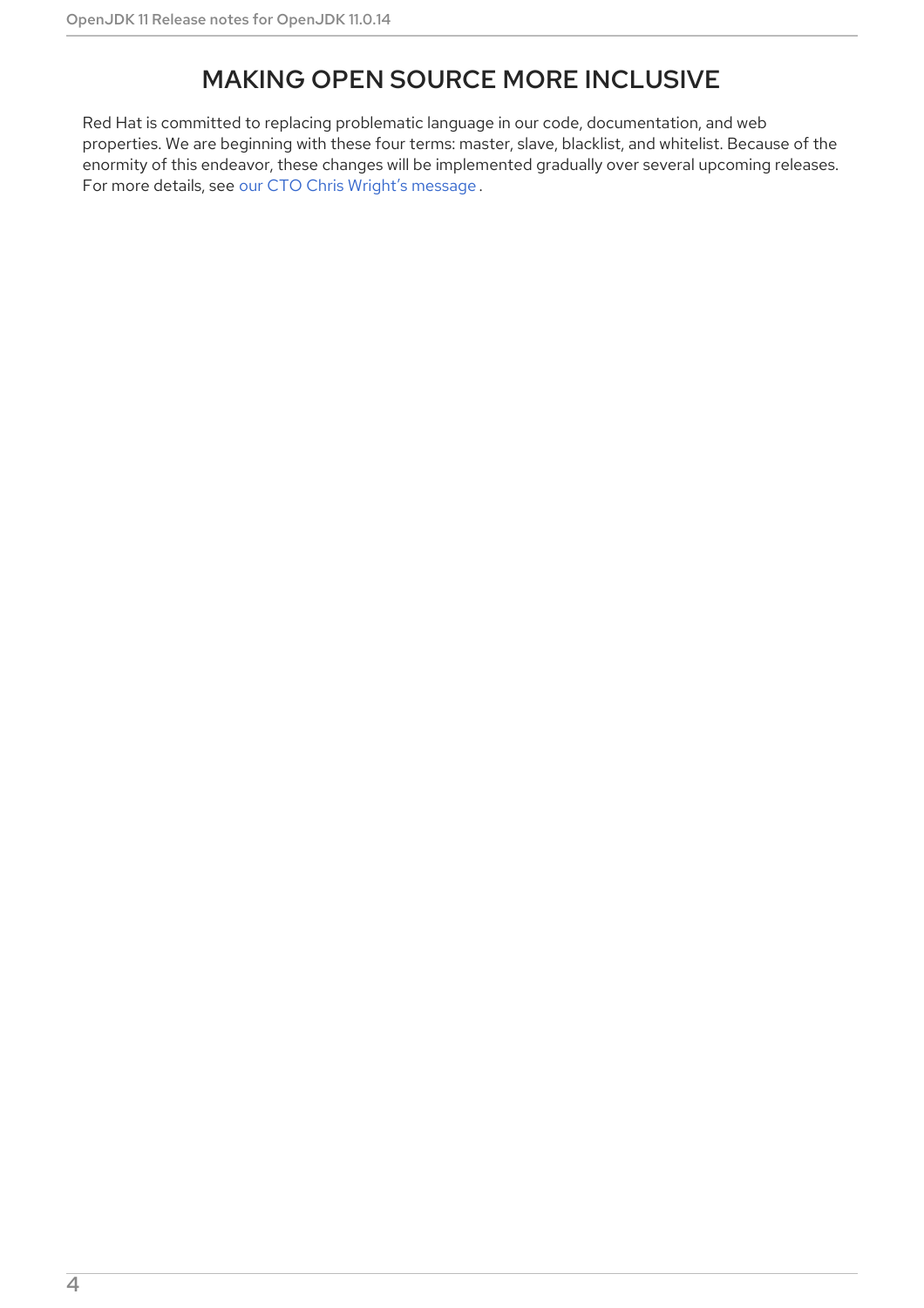# CHAPTER 1. SUPPORT POLICY FOR OPENJDK

<span id="page-8-0"></span>Red Hat will support select major versions of OpenJDK in its products. For consistency, these versions will be the same ones that Oracle designates 'LTS' for the Oracle JDK.

A major version of OpenJDK will be supported for a minimum of six years from the time it is first introduced.

OpenJDK 11 is supported on Microsoft Windows and Red Hat Enterprise Linux until October 2024.



### **NOTE**

RHEL 6 has reached the end of life in November 2020. Due to this, OpenJDK is not supporting RHEL 6 as a supporting configuration.

For more information, see the [OpenJDK](https://access.redhat.com/articles/1299013) Life Cycle and Support Policy .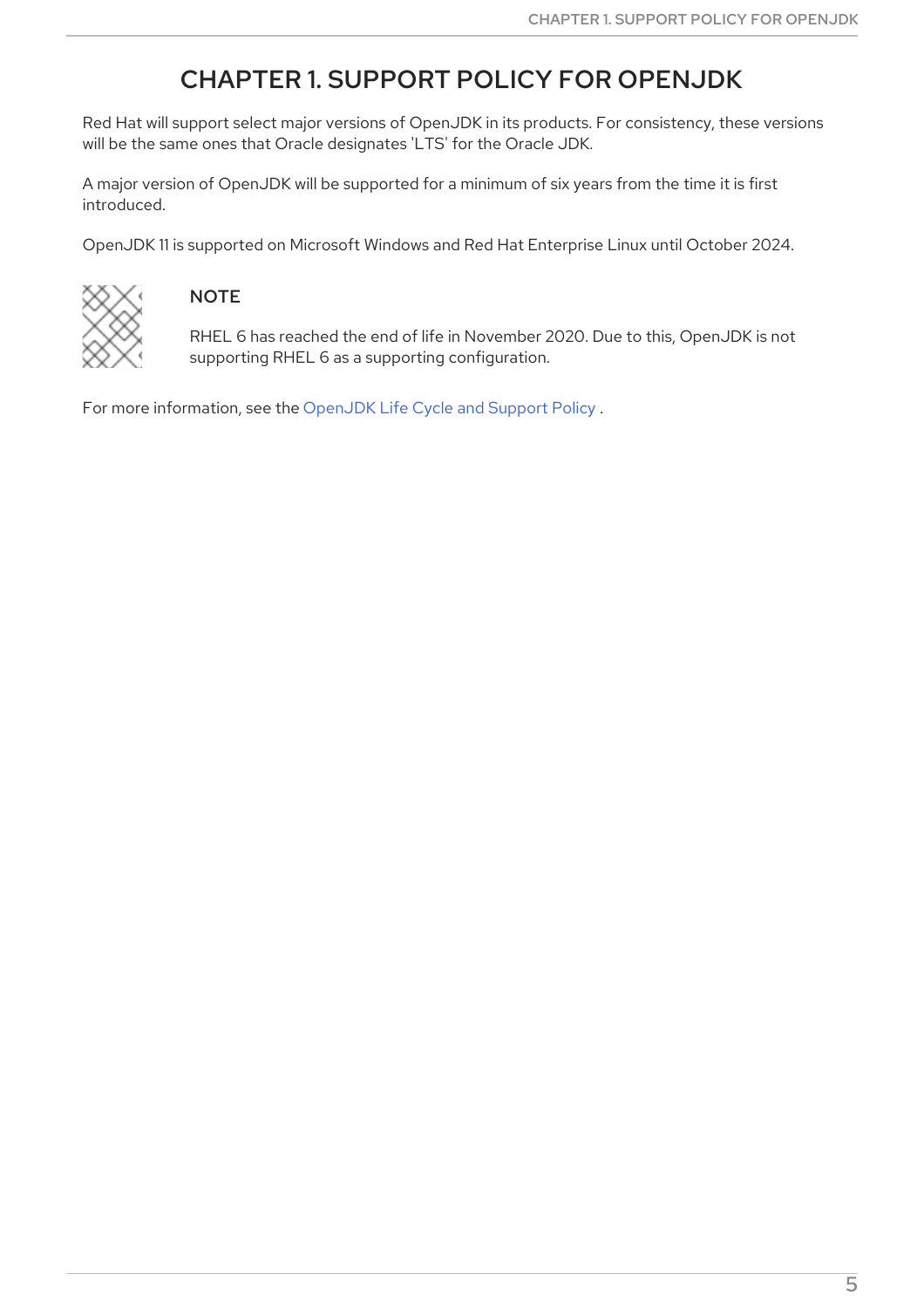# <span id="page-9-0"></span>CHAPTER 2. DIFFERENCES FROM UPSTREAM OPENJDK 11

OpenJDK in Red Hat Enterprise Linux (RHEL) contains a number of structural changes from the upstream distribution of OpenJDK. The Microsoft Windows version of OpenJDK attempts to follow RHEL updates as closely as possible.

The following list details the most notable Red Hat OpenJDK 11 changes:

- FIPS support. Red Hat OpenJDK 11 automatically detects whether RHEL is in FIPS mode and automatically configures OpenJDK 11 to operate in that mode. This change does not apply to OpenJDK builds for Microsoft Windows.
- Cryptographic policy support. Red Hat OpenJDK 11 obtains the list of enabled cryptographic algorithms and key size constraints from RHEL. These configuration components are used by the Transport Layer Security (TLS) encryption protocol, the certificate path validation, and any signed JARs. You can set different security profiles to balance safety and compatibility. This change does not apply to OpenJDK builds for Microsoft Windows.
- Red Hat OpenJDK on RHEL dynamically links against native libraries such as **zlib** for archive format support and **libjpeg-turbo**, **libpng**, and **giflib** for image support. RHEL also dynamically links against **Harfbuzz** and **Freetype** for font rendering and management.
- The **src.zip** file includes the source for all the JAR libraries shipped with OpenJDK.
- Red Hat OpenJDK on RHEL uses system-wide timezone data files as a source for timezone information.
- Red Hat OpenJDK on RHEL uses system-wide CA certificates.
- Red Hat OpenJDK on Microsoft Windows includes the latest available timezone data from RHEL.
- Red Hat OpenJDK on Microsoft Windows uses the latest available CA certificate from RHEL.

#### Additional resources

- For more [information](https://issues.redhat.com/browse/RHELPLAN-67668) about detecting if a system is in FIPS mode, see the Improve system FIPS detection example on the Red Hat RHEL Planning Jira.
- **•** For more information about [cryptographic](https://access.redhat.com/documentation/en-us/red_hat_enterprise_linux/8/html/security_hardening/using-the-system-wide-cryptographic-policies_security-hardening) policies, see Using system-wide cryptographic policies.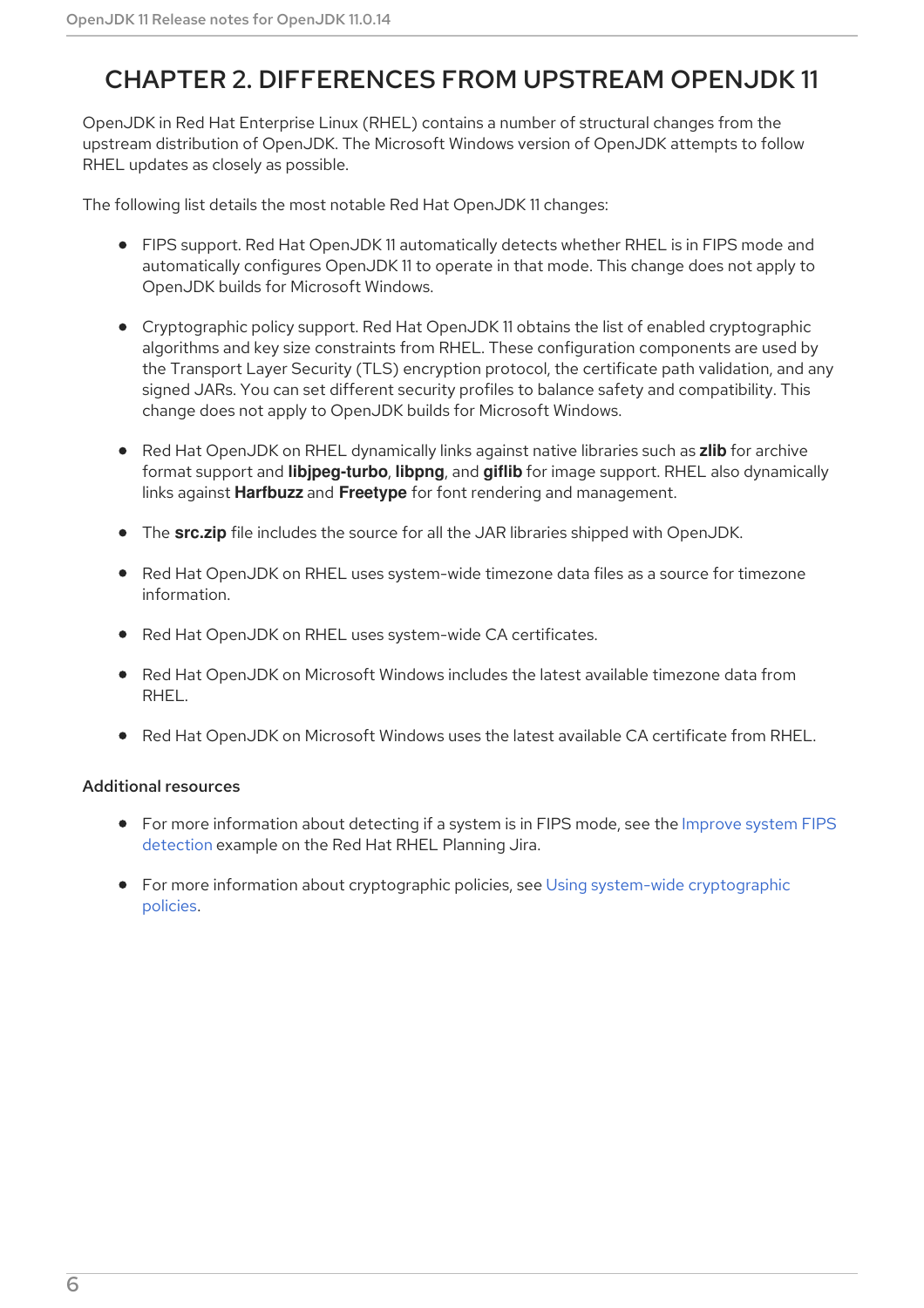# CHAPTER 3. OPENJDK 11.0.14.1 RELEASE NOTES

<span id="page-10-0"></span>Review the following release notes to understand changes from this OpenJDK 11.0.14 patch release:

### <span id="page-10-1"></span>3.1. RESOLVED HTTPS://GOOGLE.COM CONNECTION ISSUE

The OpenJDK 11.0.14.1 release resolves an issue that was identified when using the Java HTTP client, **java.net.HTTPClient**, to connect to the https://google.com URL. This issue persisted on the OpenJDK build for Microsoft Windows and on the OpenJDK build for RHEL.

The initial OpenJDK 11.0.14 release contained a regression that was introduced by improvements to the HTTP client. This regression caused both the **:authority** and the **Host** header fields to be sent in HTTP/2 requests, which are rejected by some HTTP servers, such as Google's server. When you attempted to establish this connection, you would receive an exception message. This exception message would indicate that the Java HTTP client could not successfully communicate by using the HTTP/2 protocol.

### Example of an exception message when attempting to connect to https://google.com with **java.net.HTTPClient**

java.util.concurrent.ExecutionException: java.io.IOException: Received RST\_STREAM: Protocol error

The OpenJDK 11.0.14.1 release resolves the issue by reverting to the original behavior of only setting the **:authority** header field to be sent in an HTTP/2 request.

For more information about this issue and how it was resolved, see [JDK-8218546](https://bugs.openjdk.java.net/browse/JDK-8218546) and see the advisories related to the OpenJDK 11.0.14.1 release.

### <span id="page-10-2"></span>3.2. ADVISORIES RELATED TO THE OPENJDK 11.0.14.1 RELEASE

The following advisories have been issued to bugfixes and CVE fixes included in this release:

- [RHBA-2022:0732](https://access.redhat.com/errata/RHBA-2022:0732)
- [RHBA-2022:0733](https://access.redhat.com/errata/RHBA-2022:0733)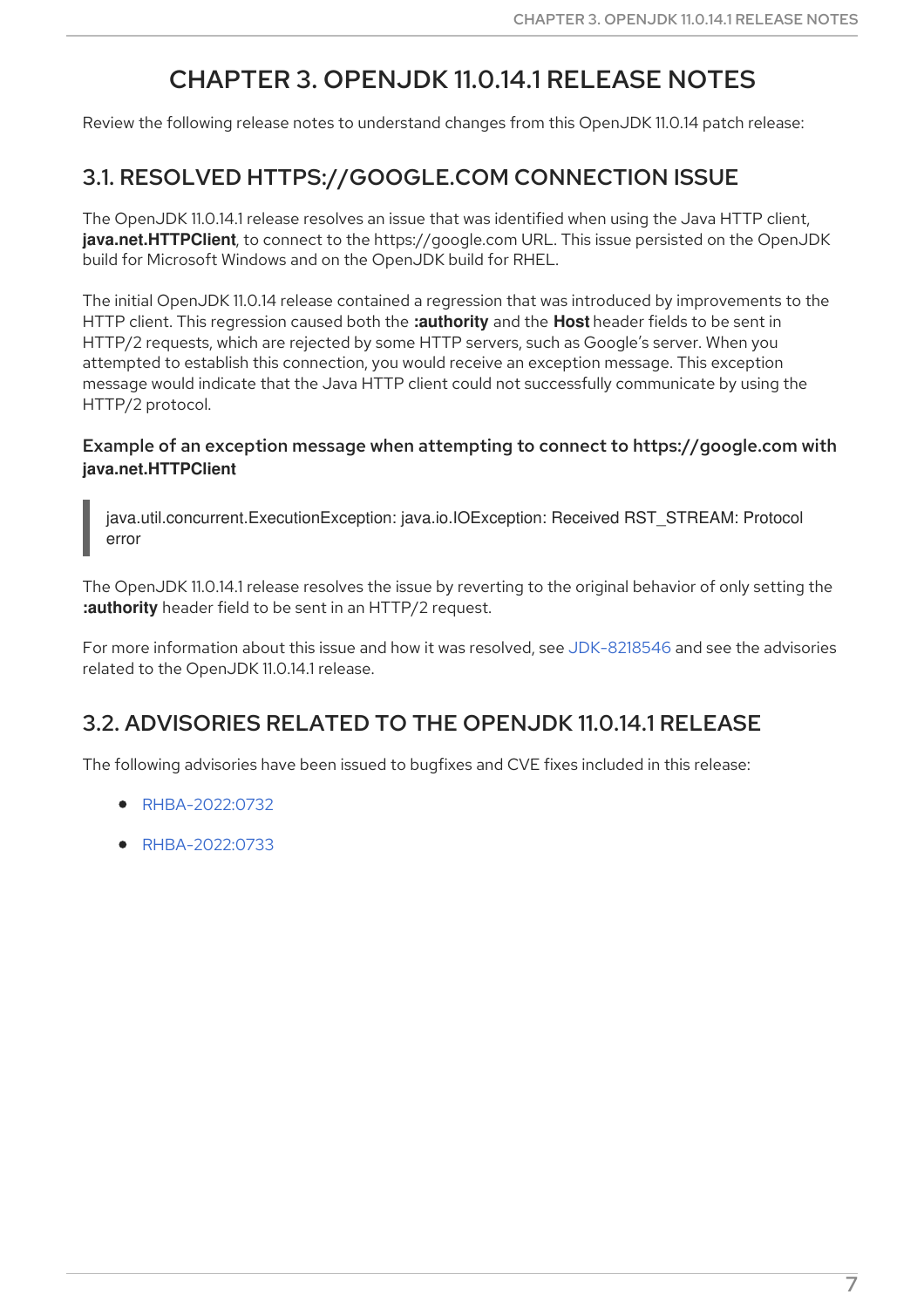# CHAPTER 4. OPENJDK FEATURES

<span id="page-11-0"></span>The latest OpenJDK 11 release might include new features. Additionally, this latest release might enhance, deprecate, or remove features that originated from previous OpenJDK 11 releases.



### **NOTE**

For all the other changes and security fixes, see [OpenJDK](https://mail.openjdk.java.net/pipermail/jdk-updates-dev/2022-January/011643.html) 11.0.14 Released.

### <span id="page-11-1"></span>4.1. NEW FEATURES AND ENHANCEMENTS

Review the following release notes to understand new features and feature enhancements that have been included with the OpenJDK 11.0.14 release:

### <span id="page-11-2"></span>Archive file system provider

For OpenJDK 11.0.14, the archive file system provider rejects existing archive files with file name elements that include a dot (.) or two dots (..). If you attempt to use existing archive files that include these named elements as system files, and you invoke the **java.nio.file.FileSystems.newFileSystem(… )** method, the method throw a **ZipException** error message on your command-line interface.

For more information about the change to the archive file system provider, see [JDK-8271517](https://bugs.openjdk.java.net/browse/JDK-8271517).

### <span id="page-11-3"></span>IANA Time Zone Database

The Internet Assigned Numbers Authority (IANA) updated its Time Zone Database to version 2021c. Red Hat OpenJDK date and time libraries depends on IANA's Time Zone Database for determining local time for various regions around the world.



### **NOTE**

The 2021b release of the Time Zone Database updated time zone rules that existed before 1970. For more [information](https://mm.icann.org/pipermail/tz-announce/2021-September/000066.html) about the 2021b release, see 2021b release of tz code and data available on the *IANA* website.

For more information about IANA's Time Zone Database, see Time Zone [Database](https://www.iana.org/time-zones) on the *IANA* website.

For more information about IANA's 2021c Time Zone Database release, see [JDK-8274857.](https://bugs.openjdk.java.net/browse/JDK-8274857)

### <span id="page-11-4"></span>OpenJDK's identification of Microsoft Windows versions

Before the OpenJDK 11, the **os.name** system property that is retrieved from **System.getProperty()** and the HotSpot error logs would report **Windows 10.0** on Microsoft Windows 11 and **Windows Server 2019** on Microsoft Windows Server 2022. OpenJDK now identifies the correct version on these systems.

### <span id="page-11-5"></span>New option for the **GC.heap\_dump** diagnostic command

OpenJDK 11.0.14 adds the **gz** integer option to the **GC.heap\_dump** diagnostic command of the **jcmd** utility.

You can use this option to enable **gzip** compression and to set a compression level when creating a heap dump. Compression level values range from 1 through 9, with the value of 1 as the fastest setting and the value of 9 as the slowest setting.

For more information about the **gz** integer option, see [JDK-8250554.](https://bugs.openjdk.java.net/browse/JDK-8250554)

#### <span id="page-11-6"></span>Microsoft Windows version

OpenJDK that runs on either Microsoft Windows 11 or Microsoft Windows Server 2022 now displays the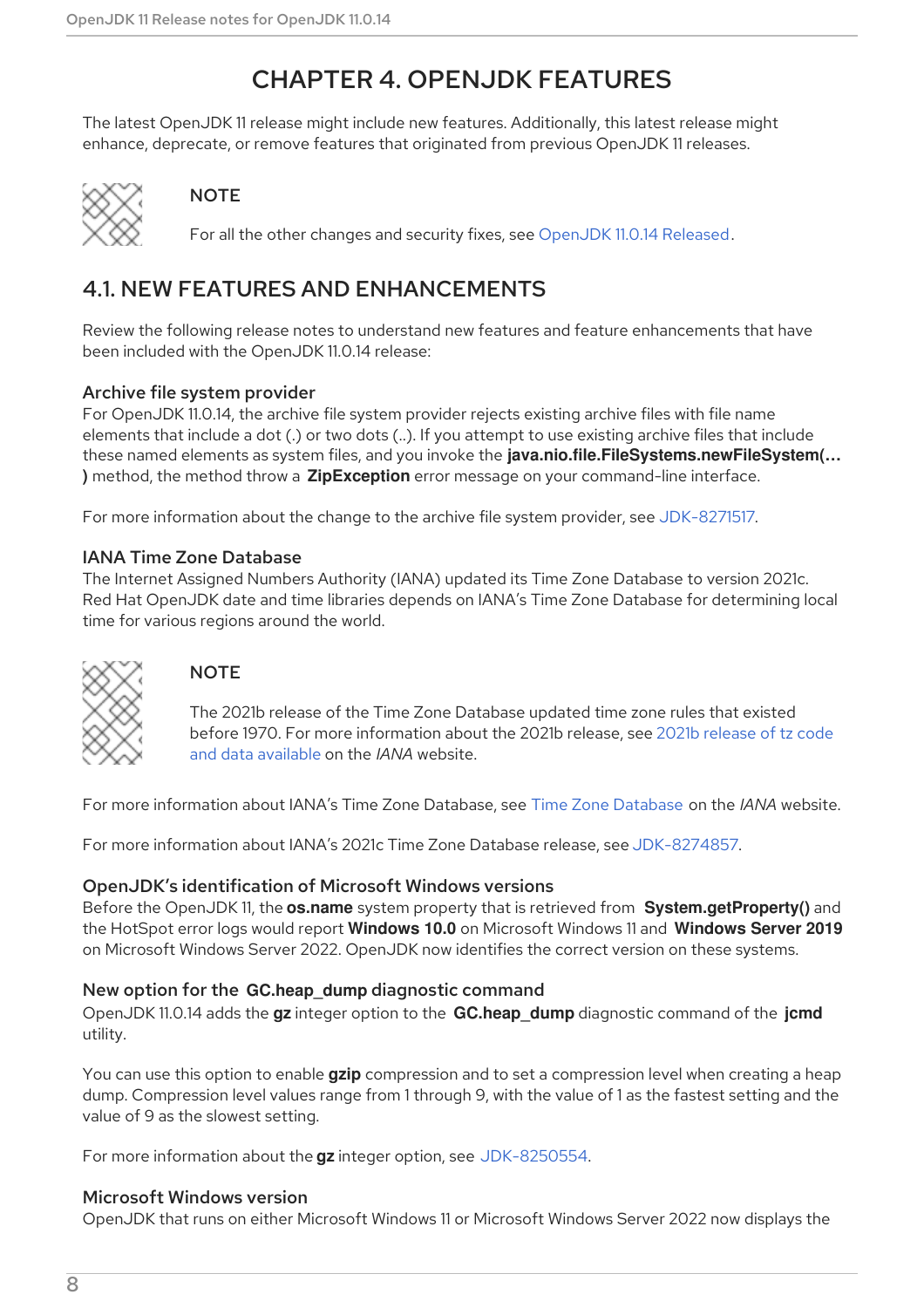correct Microsoft Windows version in the **os.name** value of the **System.getProperty()** system property and any HotSpot error logs. Before the OpenJDK 11.0.14 release, this behavior was not possible if you updated your Microsoft Windows operating system or Microsoft Windows Server to a later version.

#### <span id="page-12-0"></span>System properties for disabling TLS extensions

You can use two new system properties to disable Transport Layer Security (TLS) extensions for the TLS protocol. These system properties are detailed as follows:

- **jdk.tls.client.disableExtensions** that disables TLS extensions used by TLS clients.
- **jdk.tls.server.disableExtensions** that disables TLS extensions used by TLS servers.

A disabled TLS extension does not form part of a TLS handshake process. You must not disable mandatory TLS extensions, because these TLS extensions are essential for establishing a TLS handshake.

Both system properties ignore duplicated, misspelled, unknown, and unsupported TLS extension names. Extension names must conform to the Internet Assigned Numbers Authority (IANA) specification.

For more information about these new system properties, see [JDK-8260310](https://bugs.openjdk.java.net/browse/JDK-8260310).

For more information about the TLS extensions that comply with the IANA [specification,](https://www.iana.org/assignments/tls-extensiontype-values/tls-extensiontype-values.xhtml) see Transport Layer Security (TLS) Extensions on the *IANA* website.

#### <span id="page-12-1"></span>**SunPKCS11** provider configuration attributes

The **SunPKCS11** provider includes new configuration attributes that enhance the usage of native resources, such as key objects. The **SunPKCS11** provider must use native resources for it to work with native PKCS11 libraries.

| Table 4.1. New SunPKCS11 provider configuration attributes |  |  |  |
|------------------------------------------------------------|--|--|--|
|------------------------------------------------------------|--|--|--|

| Attribute               | <b>Type</b> |
|-------------------------|-------------|
| destroyTokenAfterLogout | Boolean     |
| cleaner.shortInterval   | Integer     |
| cleaner.longInterval    | Integer     |

For more information about the new **SunPKCS11** provider configuration attributes, see [JDK-8272907.](https://bugs-stage.openjdk.java.net/browse/JDK-8272907)

### <span id="page-12-2"></span>4.2. DEPRECATED AND REMOVED FEATURES

Review the following release notes to understand pre-existing features that have been either deprecated or removed in the OpenJDK 11.0.14 release:

#### <span id="page-12-3"></span>Google GlobalSign root certificate

OpenJDK 11.0.14 removes the following root certificate from the **cacerts** keystore:

#### Alias name

globalsignr2ca [jdk]

#### Distinguished name

CN=GlobalSign, O=GlobalSign, OU=GlobalSign Root CA - R2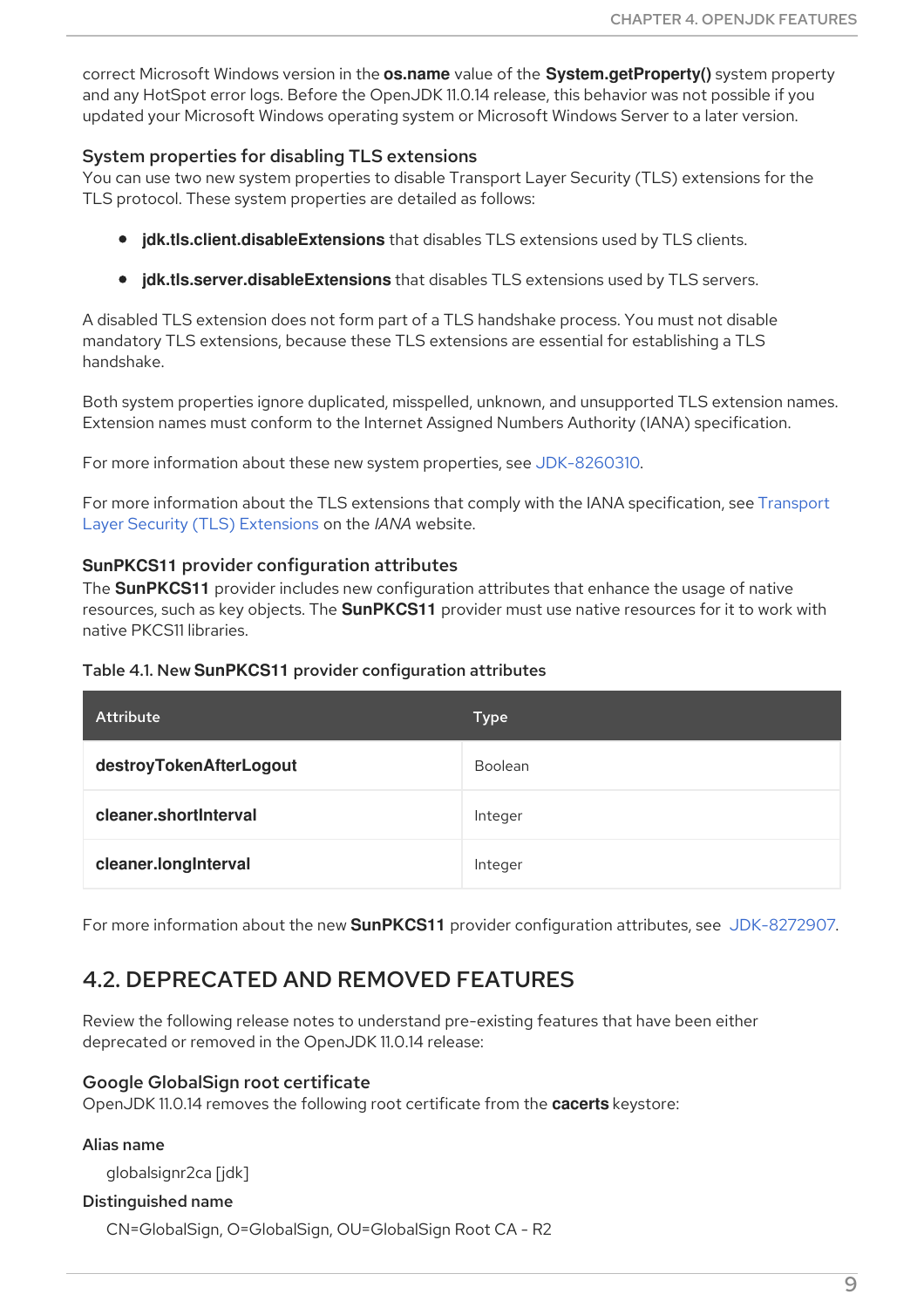For more information about this removed Google GlobalSign root certificate, see [JDK-8272535](https://bugs.openjdk.java.net/browse/JDK-8272535).